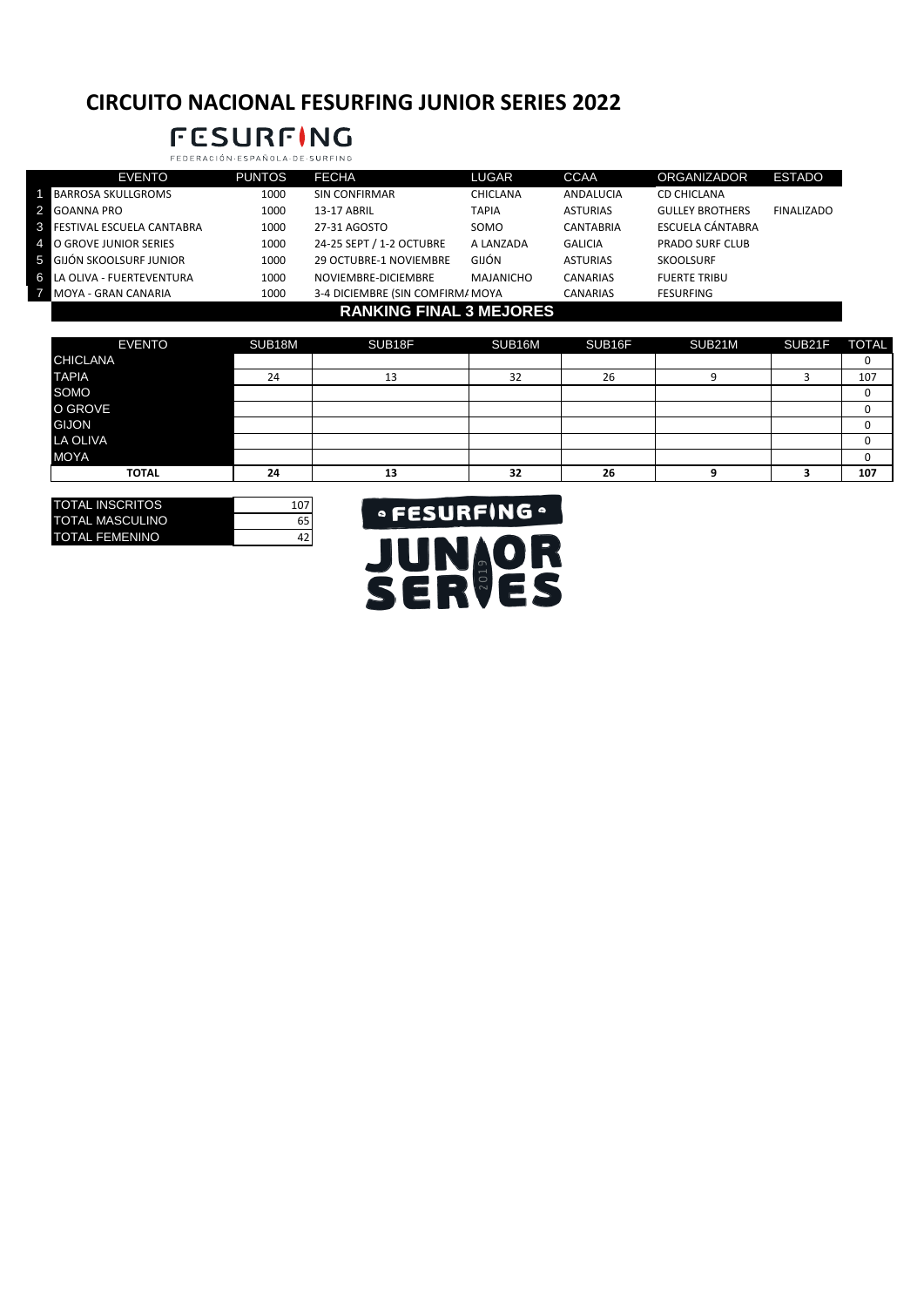



#### **RANKING NACIONAL 2022 - SURF SUB21 MASCULINO**

| <b>RANKING</b> | <b>NOMBRE</b>         | 3 MEJORES | <b>CCAA</b> | Club/Escuela        | <b>Entrenador Principal</b> | Tapia | Somo | O Grove | Gijon | La Oliva | <b>Moya</b> |
|----------------|-----------------------|-----------|-------------|---------------------|-----------------------------|-------|------|---------|-------|----------|-------------|
|                | <b>Iker AMATRIAIN</b> | 1000      | <b>EUS</b>  |                     |                             | 1000  |      |         |       |          |             |
|                | Nestor GARCIA         | 860       | <b>CNT</b>  | Special Surf School | Dani Garcia                 | 860   |      |         |       |          |             |
|                | Pelayo SUAREZ         | 730       | AST         | Tablas              |                             | 730   |      |         |       |          |             |
|                | Xavier CIVIT          | 670       | <b>CAT</b>  |                     |                             | 670   |      |         |       |          |             |
|                | Fabio SERRANO         | 610       | <b>CAT</b>  | Cubelles Surf Club  | Marc / Kiku                 | 610   |      |         |       |          |             |
|                | León AGURRUZA         | 610       | CAN         |                     |                             | 610   |      |         |       |          |             |
|                | Sergio PADIN          | 555       | GAL         | <b>RSM</b>          | <b>Ruben Sanmartin</b>      | 555   |      |         |       |          |             |
|                | <b>Issay GARCIA</b>   | 555       | AST         |                     |                             | 555   |      |         |       |          |             |
|                | Jorge SANCHEZ         | 500       | AST         |                     |                             | 500   |      |         |       |          |             |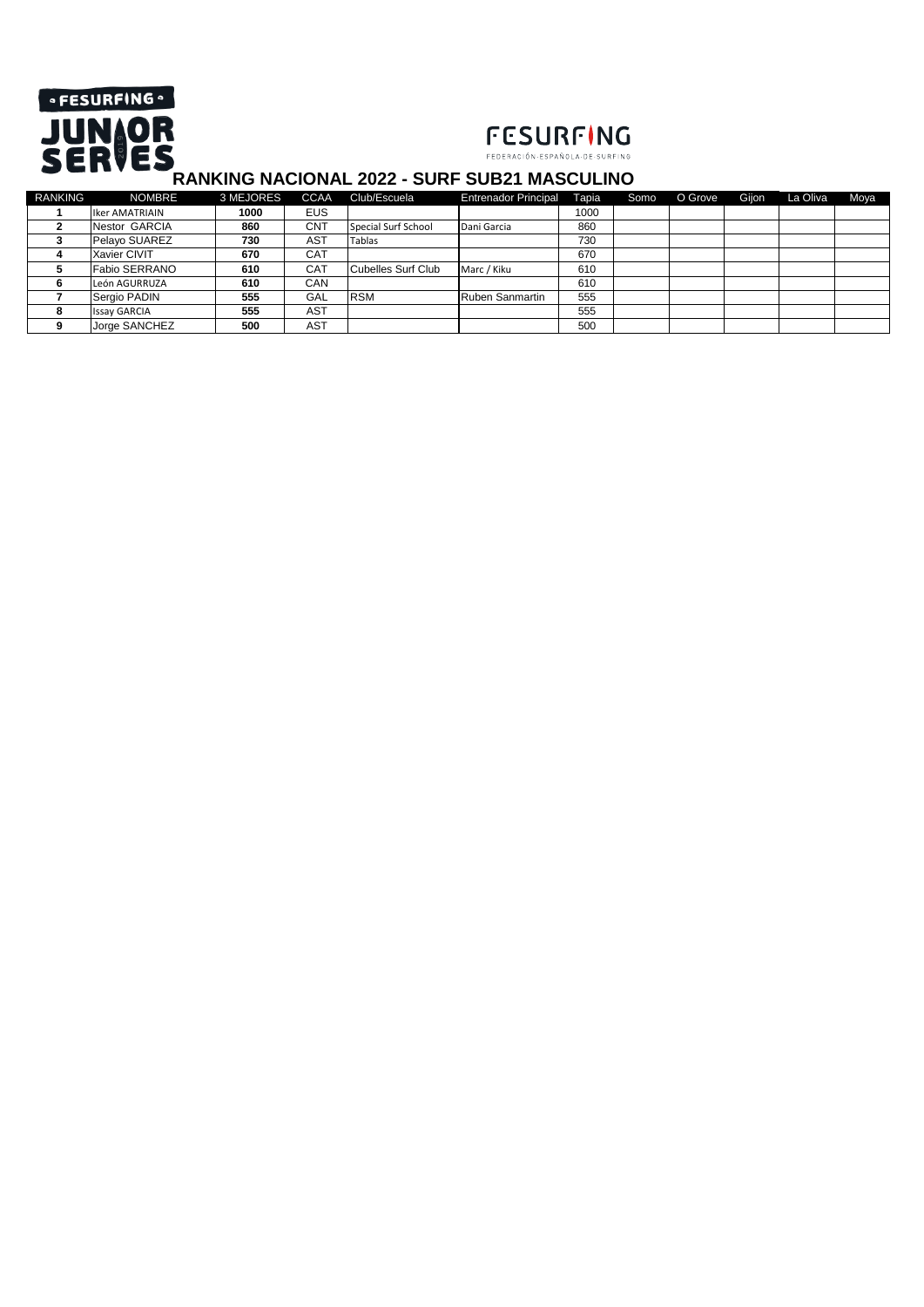

### **FESURFING**

FEDERACIÓN ESPAÑOLA DE SURFING

| <b>RANKING</b> | <b>NOMBRE</b>    |      |            | 3 MEJORES CCAA Club/Escuela | <b>Entrenador Principal</b> | Tapia | Somo | O Grove | Giion | La Oliva | <b>Mova</b> |
|----------------|------------------|------|------------|-----------------------------|-----------------------------|-------|------|---------|-------|----------|-------------|
|                | Aleiandra GARCIA | 1000 | <b>EUS</b> |                             |                             | 1000  |      |         |       |          |             |
|                | Claudia PRIETO   | 860  | GAL        | Viveiro Surf Clube          | Uxío Rodriguez              | 860   |      |         |       |          |             |
|                | Lucia PIÑA       | 730  | AND        |                             |                             | 730   |      |         |       |          |             |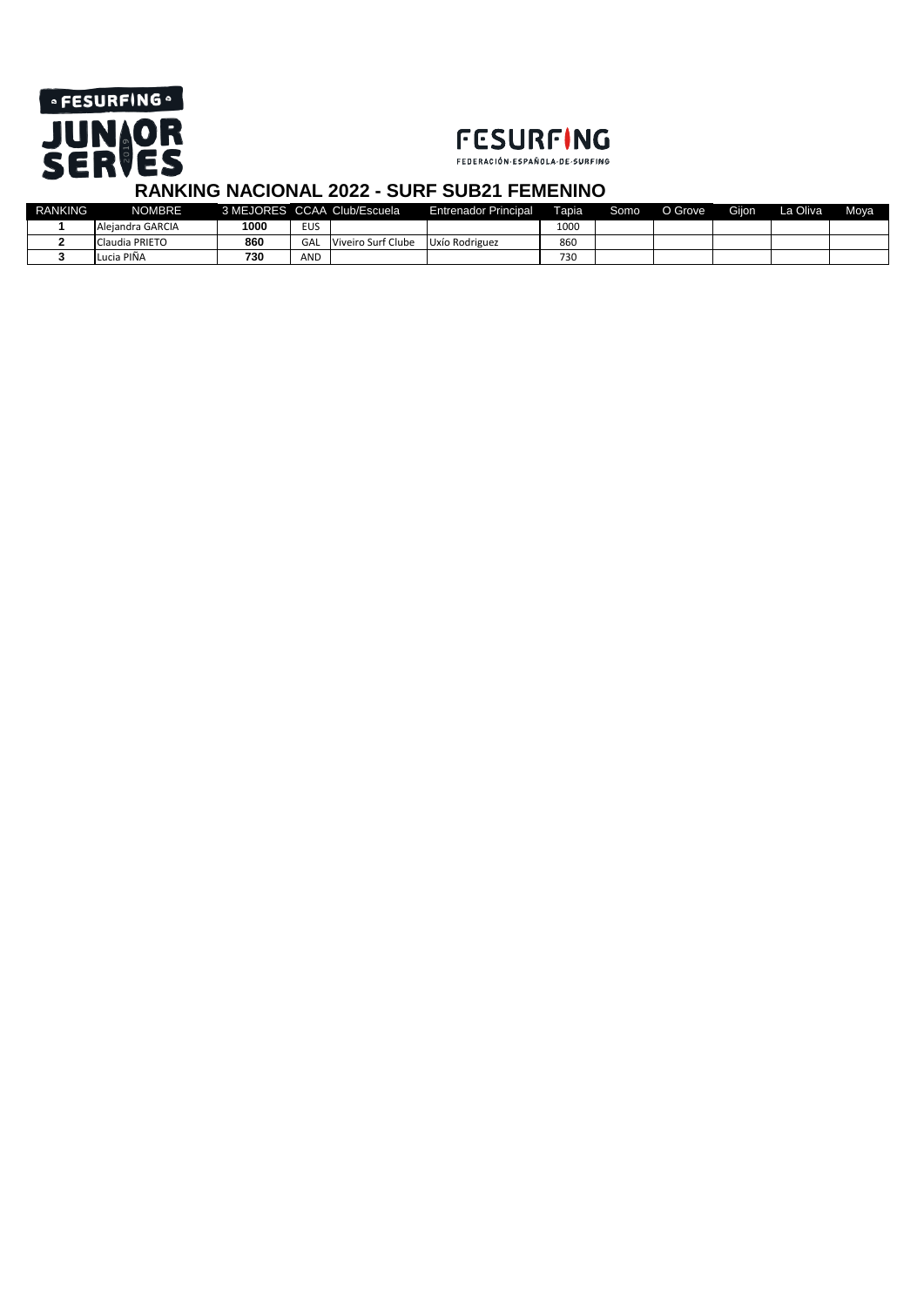# **• FESURFING JUNIOR**



FEDERACIÓN-ESPAÑOLA-DE-SURFING

### **RANKING NACIONAL 2022 - SURF SUB18 MASCULINO**

| <b>RANKING</b>  | <b>NOMBRE</b>           |                  |            | 3 MEJORES CCAA Club/Escuela | <b>Entrenador Principal</b> | CESurfing | Gijón | Tapia |
|-----------------|-------------------------|------------------|------------|-----------------------------|-----------------------------|-----------|-------|-------|
| 1               | Manuel FERNANDEZ        | 2230             | GAL        | Aftersurf                   | Juan Fernandez              | 500       | 730   | 1000  |
| $\mathbf{2}$    | Mario RASINES           | 2200             | <b>CNT</b> |                             |                             | 860       | 610   | 730   |
| 3               | Jacobo TRIGO            | 1670             | <b>CNT</b> |                             |                             | 1000      |       | 670   |
| 4               | <b>Nestor GARCIA</b>    | 1555             | <b>CNT</b> | <b>Special Surf School</b>  | Dani Garcia                 | 555       | 1000  |       |
| 5               | Marcos FERNÁNDEZ        | 1470             | <b>AST</b> |                             |                             | 350       | 670   | 450   |
| 6               | Pelayo SUAREZ           | 1360             | <b>AST</b> | <b>Tablas</b>               |                             | 500       | 860   |       |
| 6               | Miguel FDEZ-OBANZA      | $\frac{1}{1315}$ | <b>GAL</b> | <b>Nativus</b>              |                             | 380       | 555   | 380   |
| 8               | Martin MOINA            | 1165             | <b>EUS</b> | Peña Txuri Surf Eskola      | Aritza Saratxaga            | 555       |       | 610   |
| 9               | Noah HECHT              | 1000             | <b>AST</b> |                             |                             | 500       |       | 500   |
| 10              | Fabio SERRANO           | 955              | CAT        | <b>Cubelles Surf Club</b>   | Marc / Kiku                 | 400       | 555   |       |
| 11              | Adrián GARCIA           | 950              | <b>GAL</b> | <b>RSM</b>                  | Ruben Sanmartin             |           | 500   | 450   |
| 12              | Oscar DELGADO           | 900              | <b>AST</b> |                             |                             |           | 500   | 400   |
| 12              | Peru ZUÑIGA             | 860              | <b>EUS</b> |                             |                             |           |       | 860   |
| 14              | Markel BIZKARGUENAGA    | 730              | <b>EUS</b> |                             |                             | 730       |       |       |
| 15              | Moises DOMINGUEZ        | 670              | CAN        | <b>University Surf</b>      | Julian Cuello               | 670       |       |       |
| 16              | Ricardo DELA HERA       | 610              | <b>AST</b> | My Surf Coach               | Jose Maria Guerra           | 610       |       |       |
| 16              | Sergio PADIN            | 610              | <b>GAL</b> | <b>RSM</b>                  | <b>Ruben Sanmartin</b>      |           | 610   |       |
| 18              | Kenjiro EROSTARBE       | 610              | <b>EUS</b> |                             |                             |           |       | 610   |
| 19              | <b>Adur AMATRIAIN</b>   | 610              | <b>EUS</b> | <b>ZSE</b>                  |                             | 610       |       |       |
| 19              | Diego MARTÍN            | 555              | <b>EUS</b> |                             |                             |           |       | 555   |
| 21              | Danel LAJAS             | 555              | <b>EUS</b> |                             |                             |           |       | 555   |
| $\overline{22}$ | Tim ELTER               | 500              | CAN        |                             |                             | 500       |       |       |
| 23              | Sebas BAMONDE           | 500              | GAL        |                             |                             |           |       | 500   |
| 24              | <b>Saion BORELLI</b>    | 500              | <b>GAL</b> | Aftersurf                   |                             |           |       | 500   |
| 24              | <b>Martin FERNANDEZ</b> | 500              | GAL        |                             |                             |           |       | 500   |
| 24              | Issay GARCIA            | 475              | <b>AST</b> |                             |                             |           | 475   |       |
| 24              | Víctor MENDOZA          | 450              | CAT        | <b>Cubelles Surf Club</b>   | Marc / Kiku                 | 450       |       |       |
| 28              | <b>Miguel MARRERO</b>   | 450              | CAN        |                             |                             | 450       |       |       |
| 28              | Juan David ACEVEDO      | 450              | CAN        |                             |                             | 450       |       |       |
| 28              | <b>Iker TRIGUEROS</b>   | 450              | <b>EUS</b> |                             |                             | 450       |       |       |
| 31              | Conor DONEGAN           | 450              | CAN        |                             |                             |           |       | 450   |
| 31              | Martín PEREIRA          | 400              | GAL        |                             |                             | 400       |       |       |
| 31              | Xuban LOPETEGUI         | 400              | <b>EUS</b> |                             |                             | 400       |       |       |
| $\overline{31}$ | Luis BOLADO             | 400              | <b>CNT</b> | Special Surf School         | Dani Garcia                 | 400       |       |       |
| 35              | Julen ESCRIBANO         | 400              | <b>EUS</b> |                             |                             |           |       | 400   |
| 36              | Ivan RODRÍGUEZ          | 400              | GAL        |                             |                             |           |       | 400   |
| 36              | Alejo FERREIRO          | 400              | GAL        |                             |                             |           |       | 400   |
| 36              | <b>Xoel PEREIRA</b>     | 380              | <b>GAL</b> |                             |                             | 380       |       |       |
| 36              | Hugo LOMBAO             | 380              | GAL        |                             |                             | 380       |       |       |
| 36              | <b>Javier VIEITES</b>   | 380              | <b>GAL</b> |                             |                             | 380       |       |       |
| 41              | Jacobo CABAL            | 380              | <b>AST</b> |                             |                             |           |       | 380   |
| 41              | Ferran PALACIOS         | 380              | <b>CAT</b> |                             |                             |           |       | 380   |
| 41              | Alejo IBARRA            | 380              | <b>CNT</b> |                             |                             |           |       | 380   |
| 41              | León AGURRUZA           | 360              | CAN        |                             |                             | 360       |       |       |
| 41              | Aldo GARCIA             | 360              | <b>AST</b> |                             |                             | 360       |       |       |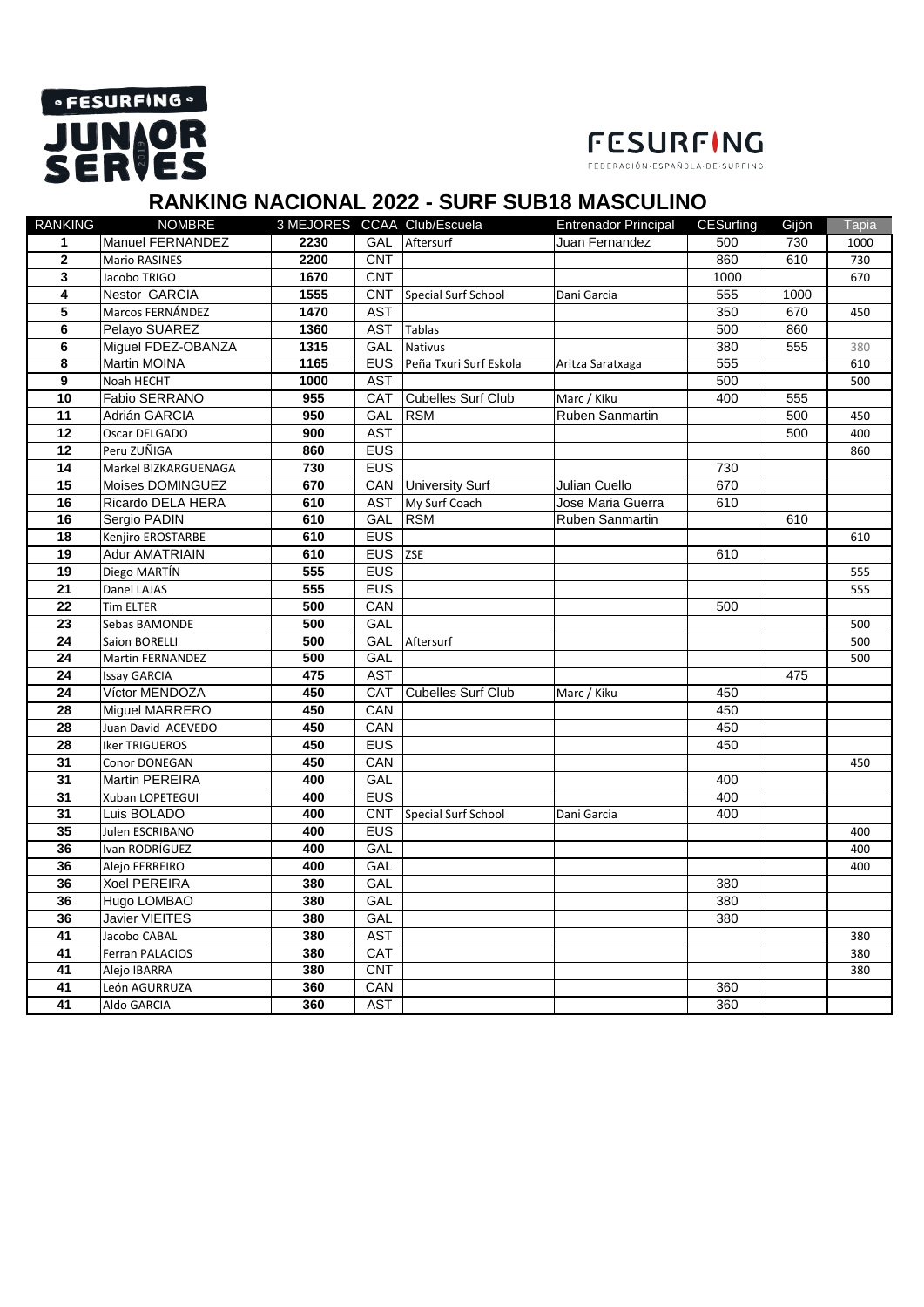# **• FESURFING JUNIOR**<br>SERVES

## **FESURFING**

FEDERACIÓN·ESPAÑOLA·DE·SURFING

### **RANKING NACIONAL 2022 - SURF SUB18 FEMENINO**

| <b>RANKING</b> | <b>NOMBRE</b>         |      |            | 3 MEJORES CCAA Club/Escuela | <b>Entrenador Principal</b> | <b>CESurfing</b> | Gijón | Tapia |
|----------------|-----------------------|------|------------|-----------------------------|-----------------------------|------------------|-------|-------|
| 1              | Lucia MACHADO         | 2000 | CAN        |                             |                             | 1000             |       | 1000  |
| $\mathbf{2}$   | Alba GONZALEZ         | 1980 | <b>AST</b> | Skoolsurf                   | Manu RUIZ                   | 450              | 860   | 670   |
| 3              | Alicia TAKAHASHI      | 1450 | <b>AST</b> | Skoolsurf                   | Daniel Aznar                | 450              | 1000  |       |
| 4              | Carmen GARAY          | 1415 | <b>EUS</b> |                             |                             | 555              |       | 860   |
| 5              | Claudia PRIETO        | 1230 | GAL        | Viveiro Surf Clube          | Uxío Rodriguez              | 500              | 730   |       |
| 6              | Sara Maria GONZALEZ   | 1230 | CAN        |                             |                             | 500              |       | 730   |
| $\overline{7}$ | Carlota PEREZ         | 1225 | <b>AST</b> |                             |                             |                  | 670   | 555   |
| 8              | Silke MARTINEZ        | 1220 | <b>EUS</b> | Zurriola surf Eskola        | Mikel Gastearena            | 610              |       | 610   |
| 9              | Paula TOJA            | 1060 | GAL        | <b>RSM</b>                  | Rubén Sanmartín             | 450              | 610   |       |
| 10             | <b>Bianca TYE</b>     | 860  | <b>CNT</b> |                             |                             | 860              |       |       |
| 11             | Julia GONZALEZ        | 730  | CAN        | Stoked                      |                             | 730              |       |       |
| 12             | Alejandra GARCIA      | 670  | <b>EUS</b> |                             |                             | 670              |       |       |
| 13             | Uxue DOMINGUEZ        | 610  | <b>CAT</b> |                             |                             | 610              |       |       |
| 14             | Isa RODRÍGUEZ         | 610  | <b>AND</b> |                             |                             |                  | 610   |       |
| 15             | <b>Isa GARCIA</b>     | 610  | <b>AST</b> |                             |                             |                  |       | 610   |
| 15             | <b>Melania SUAREZ</b> | 555  | <b>CAN</b> | Bajeta                      |                             | 555              |       |       |
| 15             | Candela VILARIÑO      | 555  | GAL        |                             |                             |                  |       | 555   |
| 18             | Anne CALDERON         | 500  | <b>CNT</b> | Special Surf                | Dani García                 | 500              |       |       |
| 18             | Lucia ORUVE           | 500  | <b>AST</b> |                             |                             |                  |       | 500   |
| 20             | Laura DELOS REYES     | 500  | CAN        |                             |                             | 500              |       |       |
| 20             | <b>Blanca DIAZ</b>    | 500  | CAN        |                             |                             |                  |       | 500   |
| 20             | Daniela ESCOBAR       | 450  | <b>AST</b> | Skoolsurf                   | <b>Manuel Ruiz</b>          | 450              |       |       |
| 23             | Carmen FERNÁNDEZ      | 450  | <b>AST</b> |                             |                             |                  |       | 450   |
| 24             | Susana GARCIA         | 400  | <b>CNT</b> |                             |                             | 400              |       |       |
| 24             | Enara ZABALA          | 400  | <b>EUS</b> |                             |                             | 400              |       |       |
| 26             | Maria RIERA           | 390  | <b>CAT</b> |                             |                             | 390              |       |       |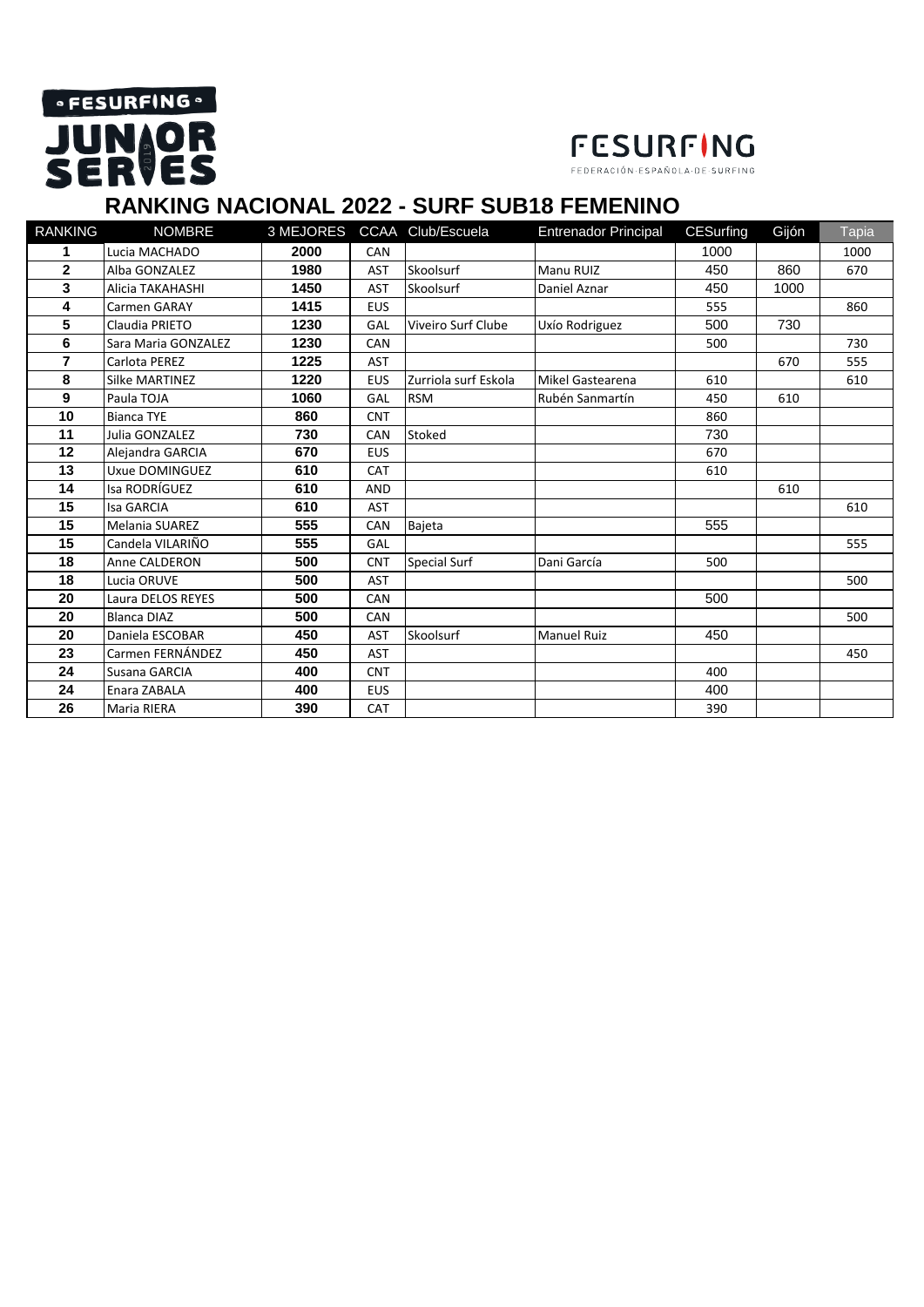

# **FESURFING**

### **RANKING NACIONAL 2022 - SURF SUB16 MASCULINO**

| <b>RANKING</b> | <b>NOMBRE</b>         |      |            | 3 MEJORES CCAA Club/Escuela | <b>Entrenador Principal</b> | <b>CESurfing</b> | Gijón | Tapia |
|----------------|-----------------------|------|------------|-----------------------------|-----------------------------|------------------|-------|-------|
| 1              | Alejandro SANCHO      | 2030 | <b>CNT</b> | La Curva                    | Jose Ruiz                   | 500              | 670   | 860   |
| $\mathbf{2}$   | Hans ODRIOZOLA        | 2000 | <b>EUS</b> | Zurriola surf Eskola        | Mikel Gaztearena            |                  | 1000  | 1000  |
| 3              | Alfonso SUAREZ        | 1860 | <b>AST</b> | Skoolsurf                   | Manu Ruiz                   | 400              | 730   | 730   |
| 4              | Nicolas MONTERO       | 1730 | <b>EUS</b> |                             |                             | 730              | 500   | 500   |
| 5              | Marco MARIN           | 1600 | <b>EUS</b> | Zurriola surf Eskola        | Mikel Gaztearena            | 610              | 610   | 380   |
| 6              | Luís FERRO            | 1505 | <b>AST</b> | <b>MYL SURFER</b>           | <b>Javier Alvarez MORE</b>  | 555              | 500   | 450   |
| $\overline{7}$ | Samuel MARTINEZ       | 1415 | GAL        | Escuela Picante             | Pedro Mendez                | 360              | 555   | 500   |
| 8              | Ivan FLOR             | 1400 | <b>CNT</b> | Escuela RIS Noja            | Jose Ruiz / Adrian Flor     | 450              | 500   | 450   |
| 9              | Martin FERNANDEZ      | 1360 | GAL        | Escuela Picante             | Pedro Mendez                | 500              | 860   |       |
| 10             | Jorge GUERREIRO       | 1350 | GAL        | Viveiro surf escola         | Uxio Rodríguez              | 450              | 450   | 450   |
| 11             | Sebastian BAMONDE     | 1280 | GAL        | AfterSurf                   | Eric Rebiere                | 670              | 610   |       |
| 12             | Juan ZUNZUNEGUI       | 1230 | GAL        | La Vieja Escuela            | Alberto Reimundez           | 400              | 450   | 380   |
| 13             | Hugo REDONDO Diaz     | 1100 | <b>AND</b> |                             | Antonio López               | 320              | 400   | 380   |
| 14             | Fekru JIMÉNEZ         | 1070 | <b>CNT</b> |                             |                             | 400              |       | 670   |
| 15             | Alejo FERREIRO        | 1055 | GAL        |                             |                             | 555              | 500   |       |
| 16             | Kai ODRIOZOLA         | 1000 | <b>EUS</b> | Zurriola surf Eskola        | Mikel Gaztearena            | 1000             |       |       |
| 17             | Ivan Rdguez PORTAS    | 955  | GAL        | Patos Surf Club             | Keko Vilan                  | 400              | 555   |       |
| 18             | Iker SAGARZAZU        | 950  | CAN        |                             |                             | 500              |       | 450   |
| 19             | <b>Conor DONEGAN</b>  | 860  | CAN        | Club Punta Blanca           |                             | 860              |       |       |
| 20             | Alvar SORO            | 810  | <b>CAT</b> | Cubelles Surf Club          | Marc / Kiku                 | 360              | 450   |       |
| 20             | Ferran PALACIOS       | 810  | CAT        | Cubelles Surf Club          | Marc / Kiku                 | 360              | 450   |       |
| 22             | Tatsumi FOX           | 780  | <b>AST</b> |                             |                             |                  | 400   | 380   |
| 23             | Valentino CASTALDINI  | 740  | CAT        | <b>Cubelles Surf Club</b>   | Marc / Kiku                 | 360              | 380   |       |
| 24             | Pablo HERNANDEZ       | 680  | CAT        | Cubelles Surf Club          | Marc / Kiku                 | 300              | 380   |       |
| 25             | Danel LAJAS           | 610  | <b>EUS</b> |                             |                             | 610              |       |       |
| 26             | Marem MEDRANO         | 610  | <b>CNT</b> |                             |                             |                  |       |       |
| 26             | Fernando IBARRA       | 610  | <b>CNT</b> |                             |                             |                  |       | 610   |
|                |                       |      |            |                             |                             |                  |       | 610   |
| 28             | Eder FUENTES          | 555  | <b>EUS</b> |                             |                             |                  |       | 555   |
| 28             | Alvaro CASANOVA       | 555  | <b>CNT</b> |                             |                             |                  |       | 555   |
| 30             | Julen ESCRIBANO       | 500  | <b>EUS</b> |                             |                             | 500              |       |       |
| 30             | Mateo VAZQUEZ         | 500  | <b>AST</b> |                             |                             |                  |       | 500   |
| 30             | Alvaro DELA FUENTE    | 500  | <b>CNT</b> |                             |                             |                  |       | 500   |
| 33             | Jan CLAPERA           | 450  | CAT        | Lokal Surf Bakio            | Julen Arrioz                | 450              |       |       |
| 33             | Alejo IBARRA          | 450  | <b>CNT</b> |                             |                             | 450              |       |       |
| 35             | Diego MARTIN          | 400  | <b>EUS</b> | Peñatxuri Surf Eskola       | Aritxa Saratxaga            | 400              |       |       |
| 35             | Pablo PEREZ           | 400  | <b>CNT</b> |                             |                             | 400              |       |       |
| 35             | Iñigo ESTENSORO       | 400  | <b>EUS</b> | Shelter surf kluba          | <b>Indar Unanue</b>         | 400              |       |       |
| 35             | Jacobo Cabal Martinez | 400  | <b>AST</b> | Skoolsurf                   | Daniel Aznar                |                  | 400   |       |
| 35             | lan FERNANDEZ         | 400  | GAL        | RSM Surf Coach              | Ruben Sanmartin             |                  | 400   |       |
| 35             | Tomas BUGALLO         | 400  | GAL        |                             |                             |                  |       | 400   |
| 35             | Daniel PYCHA          | 400  | CAN        |                             |                             |                  |       | 400   |
| 35             | Angel GOMEZ           | 400  | <b>AST</b> |                             |                             |                  |       | 400   |
| 35             | Alejandro MONTAÑES    | 400  | AND        |                             |                             | 400              |       |       |
| 35             | Pablo PEREZ Dominguez | 400  | <b>AST</b> |                             |                             |                  |       | 400   |
| 45             | Hugo LÓPEZ            | 380  | GAL        | RSM Surf Coach              | Ruben Sanmartin             |                  | 380   |       |
| 45             | Lois BLANCO           | 380  | GAL        | RSM Surf Coach              | Ruben Sanmartin             |                  | 380   |       |
| 47             | Iñigo GARCIA-EIZAGA   | 360  | <b>EUS</b> | Shelter surf kluba          | Indar Unanue                | 360              |       |       |
| 47             | Enzo MARTINEZ         | 360  | CAN        |                             |                             | 360              |       |       |
| 47             | Alvaro CABALLERO      | 360  | AND        |                             |                             | 360              |       |       |
| 47             | Teo BASTERRA          | 360  | <b>EUS</b> |                             |                             |                  |       | 360   |
| 47             | Peru ZUÑIGA           | 360  | <b>EUS</b> |                             |                             | 360              |       |       |
| 47             | Eneko ESTEBANEZ       | 360  | <b>EUS</b> |                             |                             |                  |       | 360   |
| 47             | Eduardo SANMARTINO    | 360  | <b>AST</b> |                             |                             |                  |       | 360   |
| 47             | Cristobal VERDES      | 360  | AST        |                             |                             |                  |       | 360   |
| 55             | Lucas CASAL           | 340  | GAL        |                             |                             |                  |       | 340   |
| 55             | Daniel BETETA         | 340  | <b>AST</b> |                             |                             |                  |       | 340   |
| 55             | Alvaro MIRAVALLES     | 340  | AST        |                             |                             |                  |       | 340   |
| 58             | Thiago Ariel SOSA     | 320  | CAN        |                             |                             | 320              |       |       |
| 58             | Ramon RODILLA         | 320  | GAL        |                             |                             | 320              |       |       |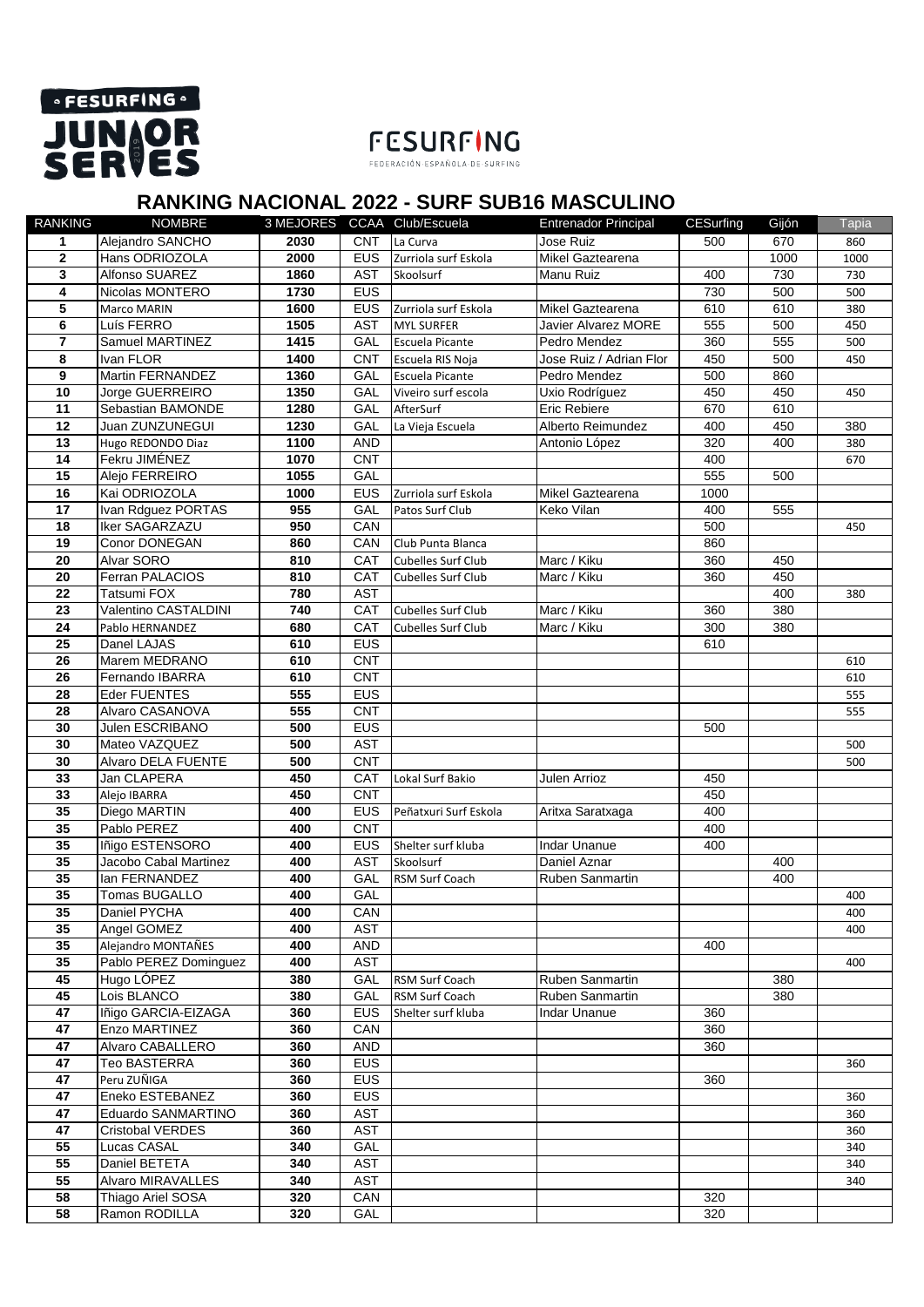| 58                 | VILELA<br><b>IAdrian</b>        | 320 | GAL |  | 000<br>320 |  |
|--------------------|---------------------------------|-----|-----|--|------------|--|
| $\mathbf{A}$<br>61 | <b>RODRIGUEZ</b><br><b>lago</b> | 300 | GAL |  | 200<br>300 |  |
| 61                 | Santiago DOMINGUEZ              | 300 | GAL |  | 200<br>ບບບ |  |